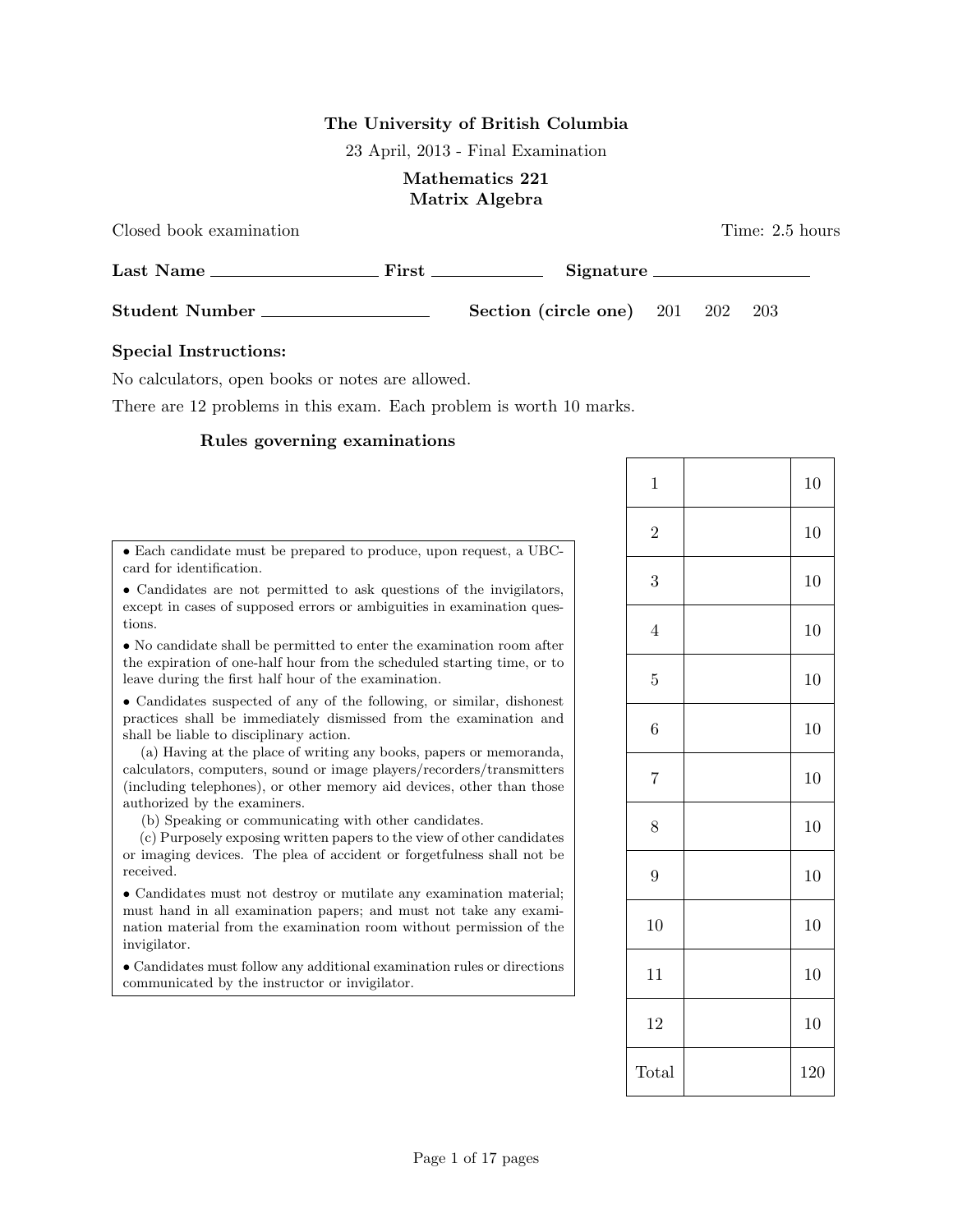PROBLEM 1. Consider the following system of linear equations:

$$
3x + 4y + 7z = 3\n-9x + 6y + 9z = 3\n45x - 12y + hz = k
$$

For which values of  $h$  and  $k$  does the system have:

a) no solutions?

b) exactly one solution?

c) infinitely many solutions?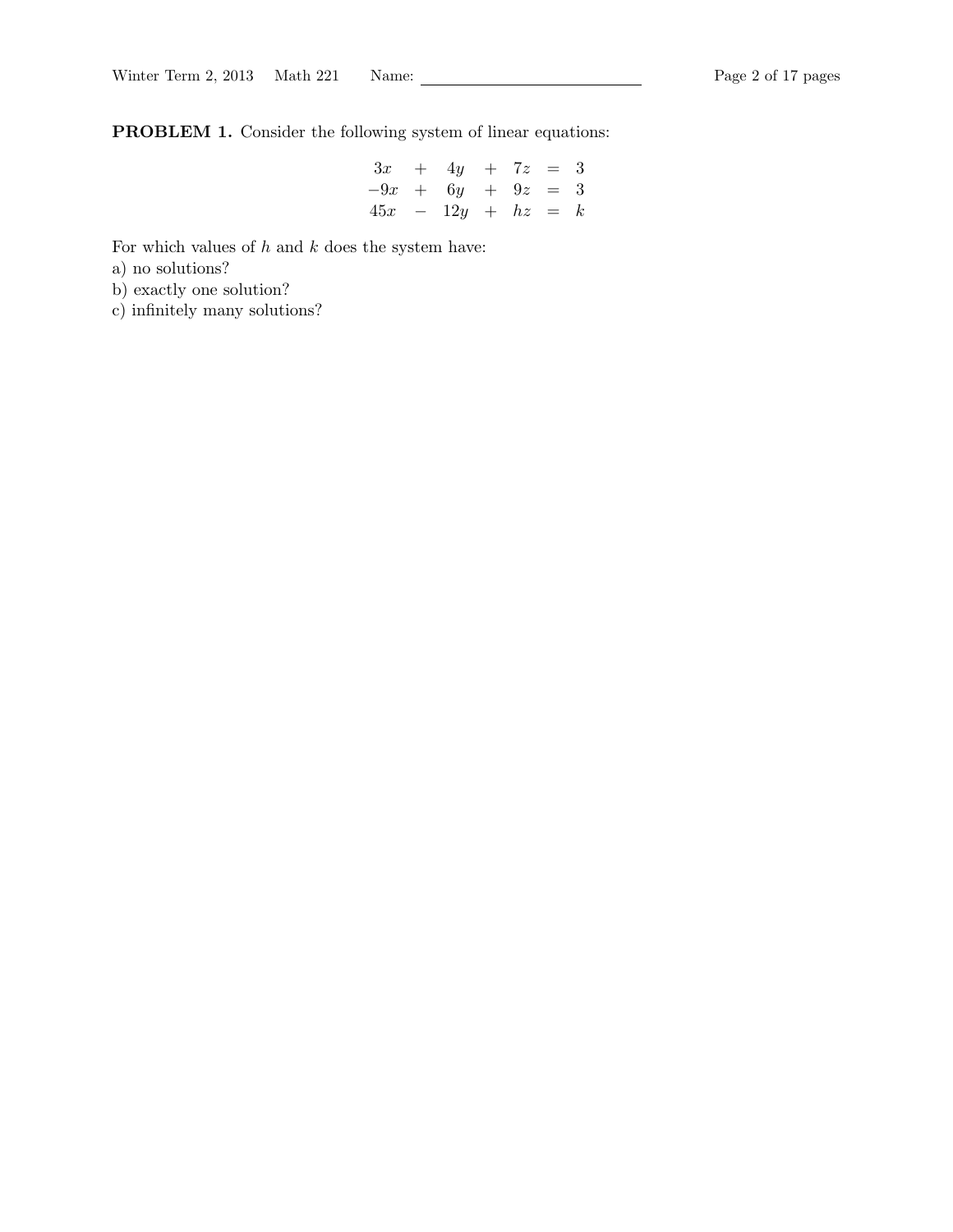#### PROBLEM 2. Let

|                                                                                                                   |  | $\begin{bmatrix} 1 & 2 & 1 & 3 & 2 \end{bmatrix}$ |  |  |  |                                                                                                                                            |  |
|-------------------------------------------------------------------------------------------------------------------|--|---------------------------------------------------|--|--|--|--------------------------------------------------------------------------------------------------------------------------------------------|--|
|                                                                                                                   |  |                                                   |  |  |  |                                                                                                                                            |  |
|                                                                                                                   |  |                                                   |  |  |  |                                                                                                                                            |  |
| $A = \left[ \begin{array}{cccc} 3 & 4 & 9 & 0 & 7 \\ 2 & 3 & 5 & 1 & 8 \\ 2 & 2 & 8 & -3 & 5 \end{array} \right]$ |  |                                                   |  |  |  | $B = \left[ \begin{array}{cccccc} 1 & 2 & 1 & 3 & 2 \\ 0 & 1 & -3 & 5 & -4 \\ 0 & 0 & 0 & 1 & -7 \\ 0 & 0 & 0 & 0 & 0 \end{array} \right]$ |  |

The matrices A and B are related by  $B = MA$ , where M is an invertible  $4 \times 4$  matrix.

a) Find the rank and a basis of the row space of A.

b) Find the dimension and a basis of the nullspace of A.

c) Find a basis of the column space of A.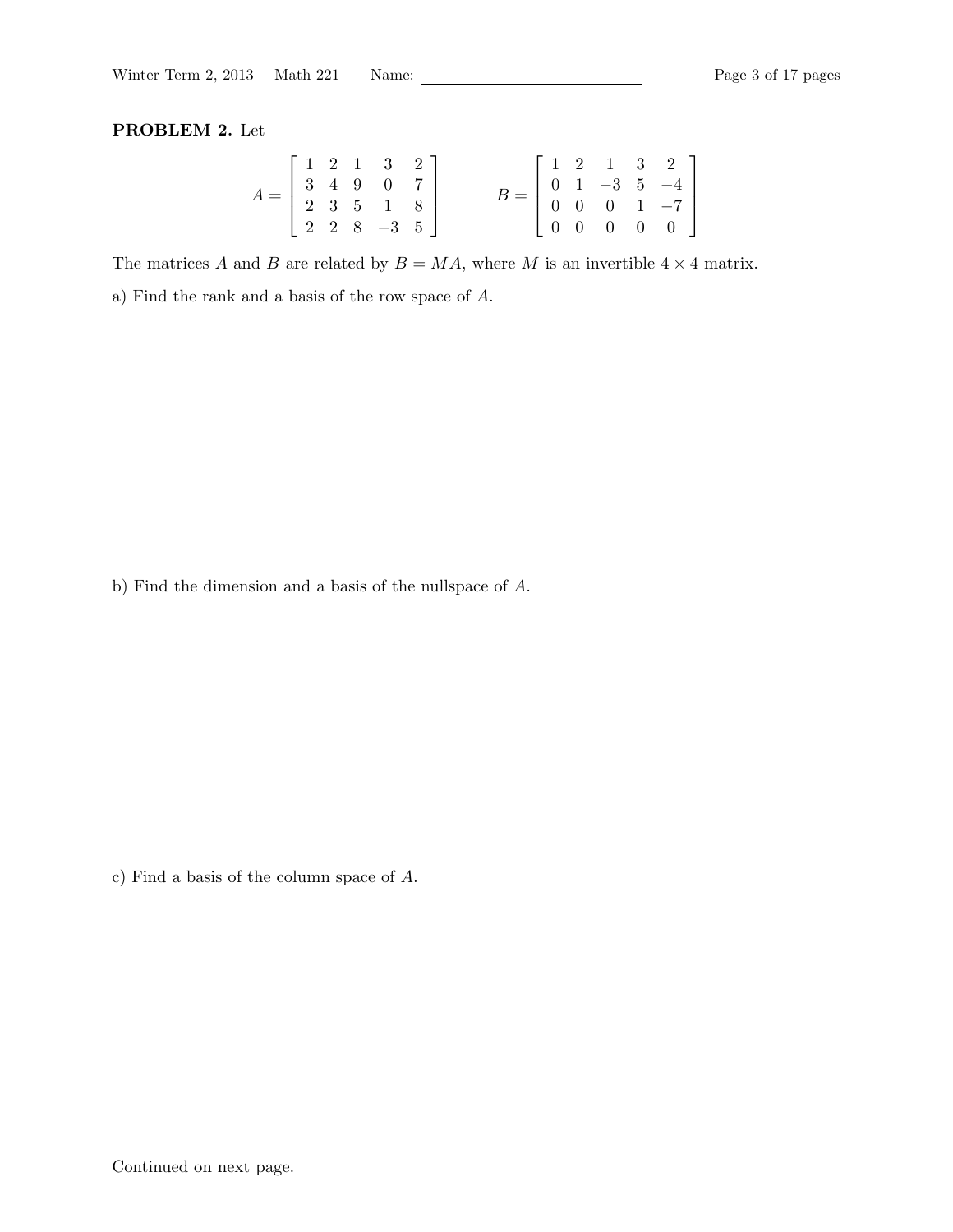# Problem 2 (continued). Recall that

$$
A = \begin{bmatrix} 1 & 2 & 1 & 3 & 2 \\ 3 & 4 & 9 & 0 & 7 \\ 2 & 3 & 5 & 1 & 8 \\ 2 & 2 & 8 & -3 & 5 \end{bmatrix} \qquad B = \begin{bmatrix} 1 & 2 & 1 & 3 & 2 \\ 0 & 1 & -3 & 5 & -4 \\ 0 & 0 & 0 & 1 & -7 \\ 0 & 0 & 0 & 0 & 0 \end{bmatrix}
$$

and that the matrices A and B are related by  $B = MA$ , where M is an invertible  $4 \times 4$  matrix. d) Find the general solution of the system of equations:

x + 2y + z + 3w = 2 3x + 4y + 9z = 7 2x + 3y + 5z + w = 8 2x + 2y + 8z − 3w = 5

Is there a solution in which  $z = 0$ ? Is so, find it. Is there a solution in which  $w = 0$ ? If so, find it.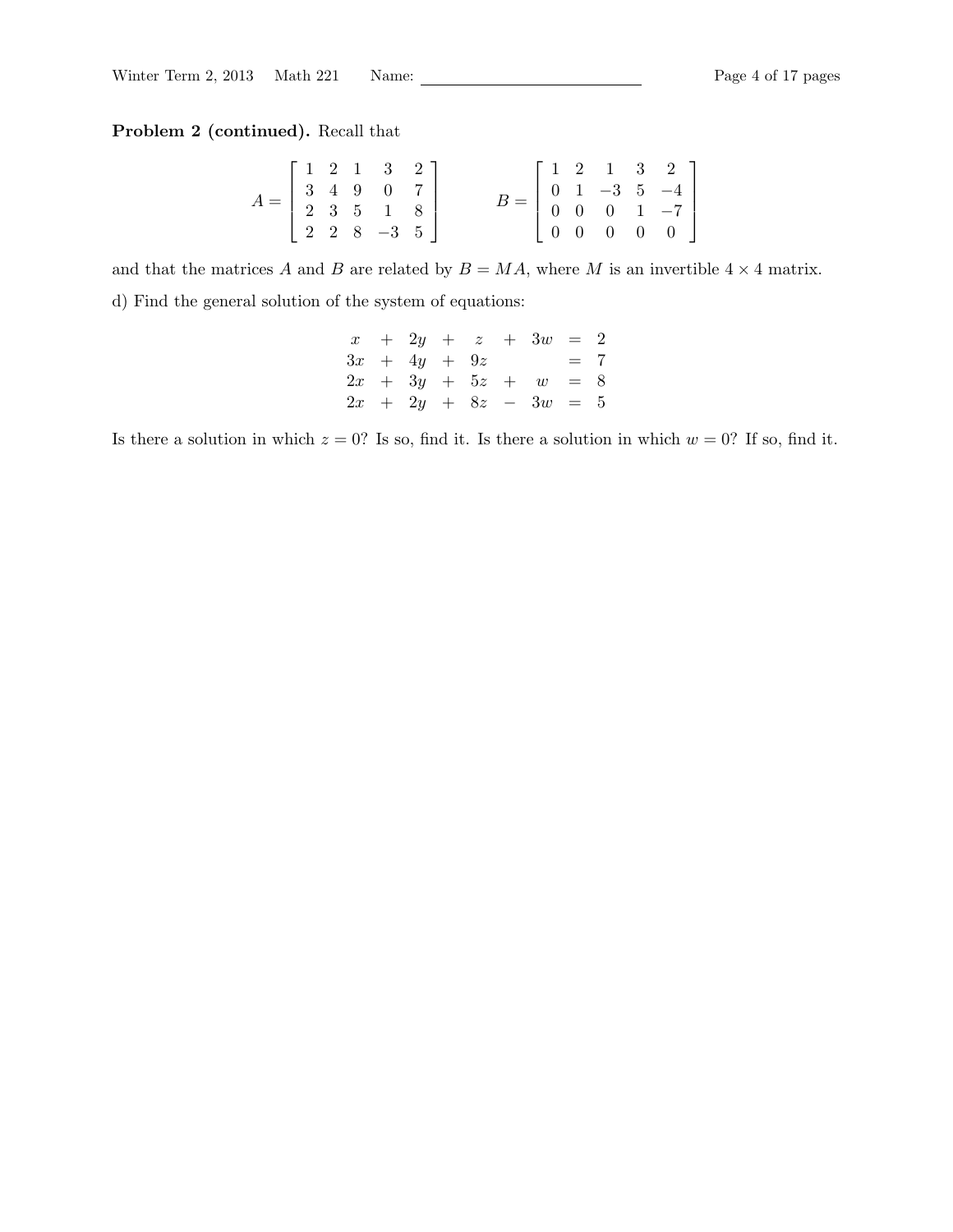**PROBLEM 3.** There are two linear transformations of  $\mathbb{R}^2$  that map the square with vertices at  $(0, 0), (1, 0), (0, 1)$ , and  $(1, 1)$  to the square with vertices at  $(0, 0), (1, 1), (-1, 1)$ , and  $(0, 2)$ . Call them  $T_1$  and  $T_2$ . Determine the matrices of  $T_1$  and  $T_2$ .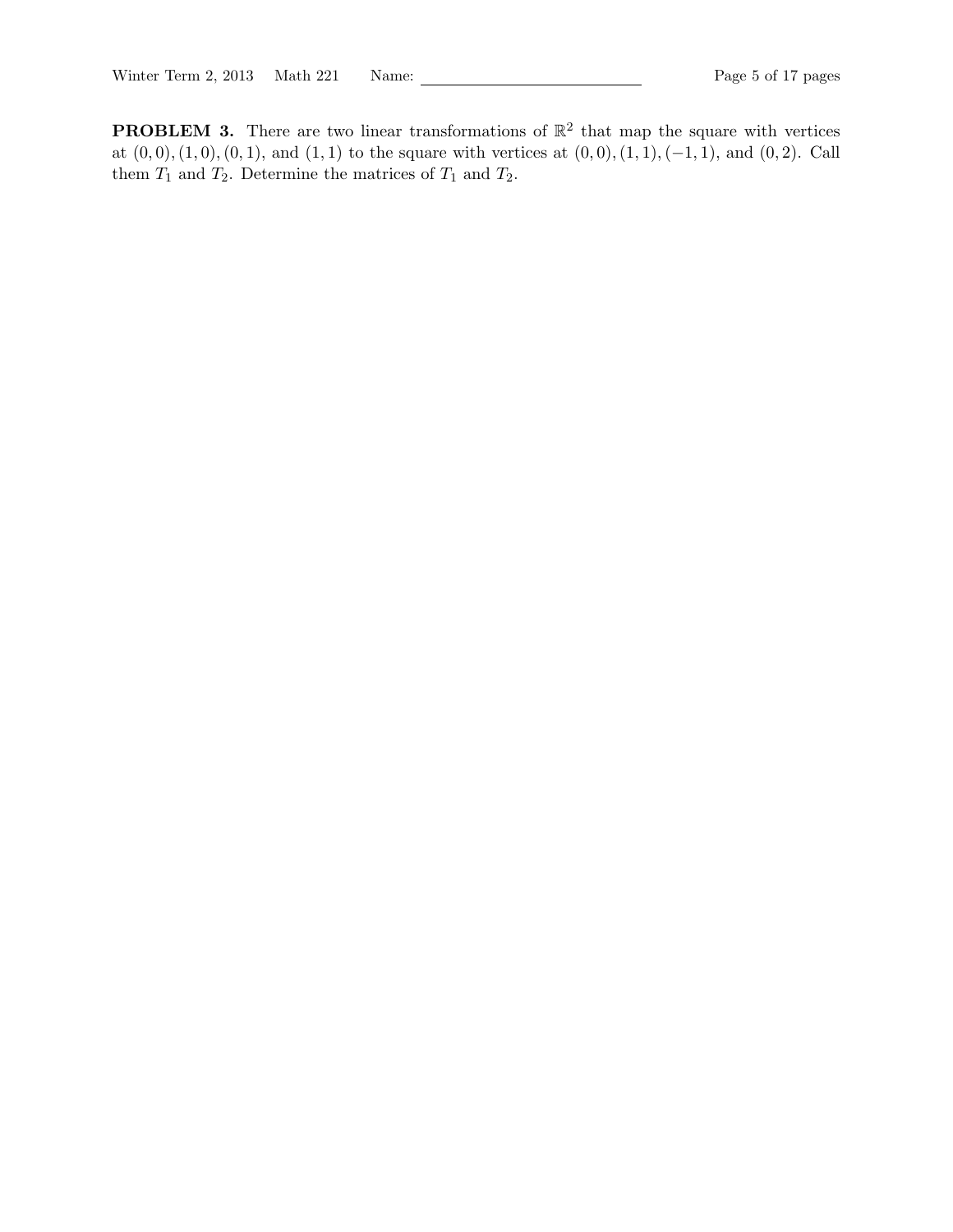PROBLEM 4. A refining company must produce 70 oz. of gold and 500 oz. of silver from ore. The ores available for purchase have the following characteristics.

| Ore type $\vert$ Cost | Gold yield   Silver yield      |                             |
|-----------------------|--------------------------------|-----------------------------|
|                       | $\$300/\text{ton}$   1 oz./ton | $20 \text{ oz.}/\text{ton}$ |
| <sub>B</sub>          | $$200/ton$   1 oz./ton         | $10 \text{ oz.}/\text{ton}$ |
| $\mathcal{C}$         | $$400/ton$ 2 oz./ton           | $10 \text{ oz.}/\text{ton}$ |

How many tons of each type of ore should be purchased in order to produce the metals at least cost?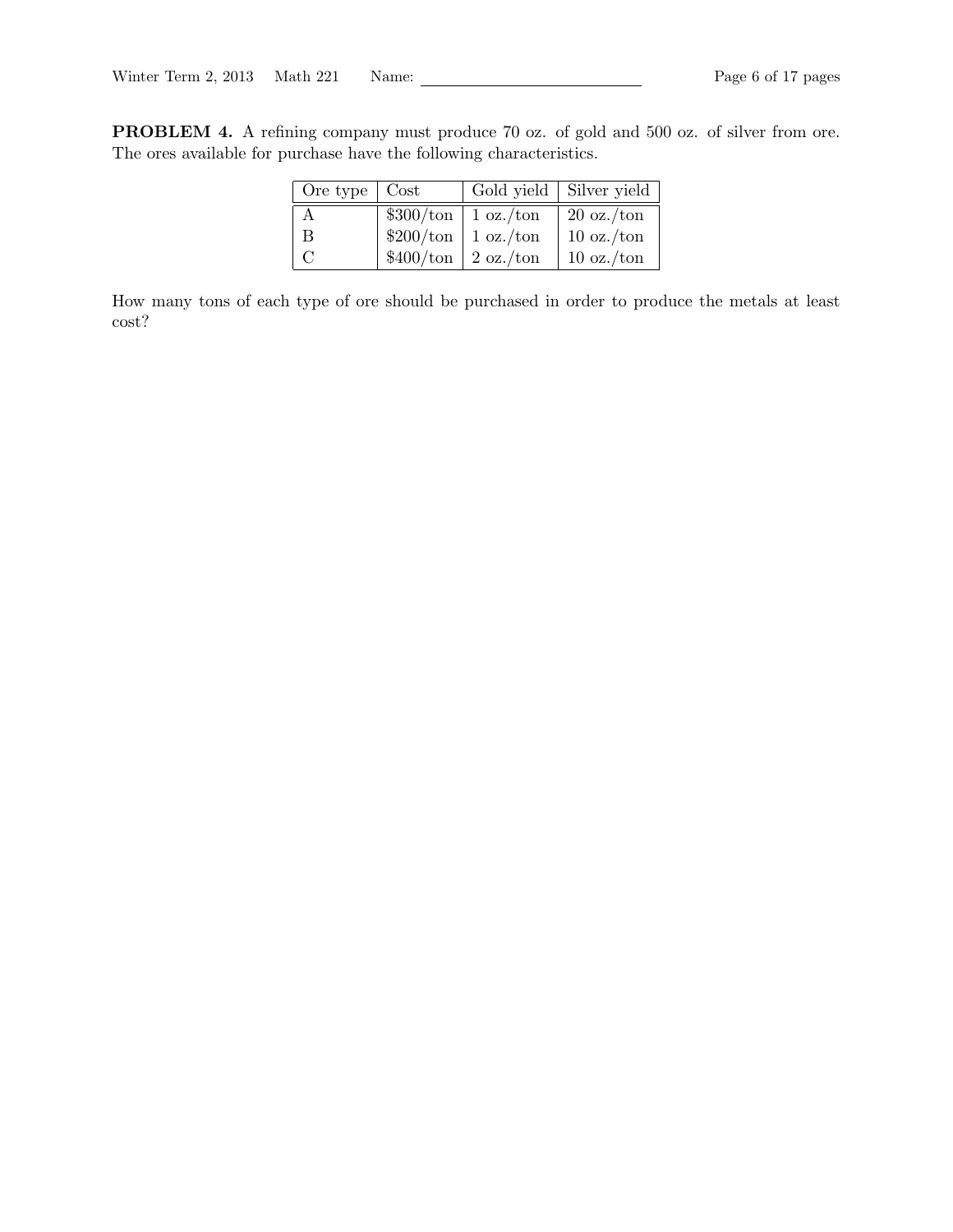**PROBLEM 5.** Solve for the matrix X if  $A + (BX)^T = C$ , where

$$
A = \begin{bmatrix} 2 & 1 & 0 \\ 3 & 5 & 0 \\ 0 & 0 & 1 \end{bmatrix}, \quad B = \begin{bmatrix} 0 & -5 & 1 \\ -3 & 7 & -1 \\ 1 & -1 & 0 \end{bmatrix}, \quad C = \begin{bmatrix} -1 & 9 & 0 \\ 3 & 7 & 0 \\ 0 & 0 & 2 \end{bmatrix}.
$$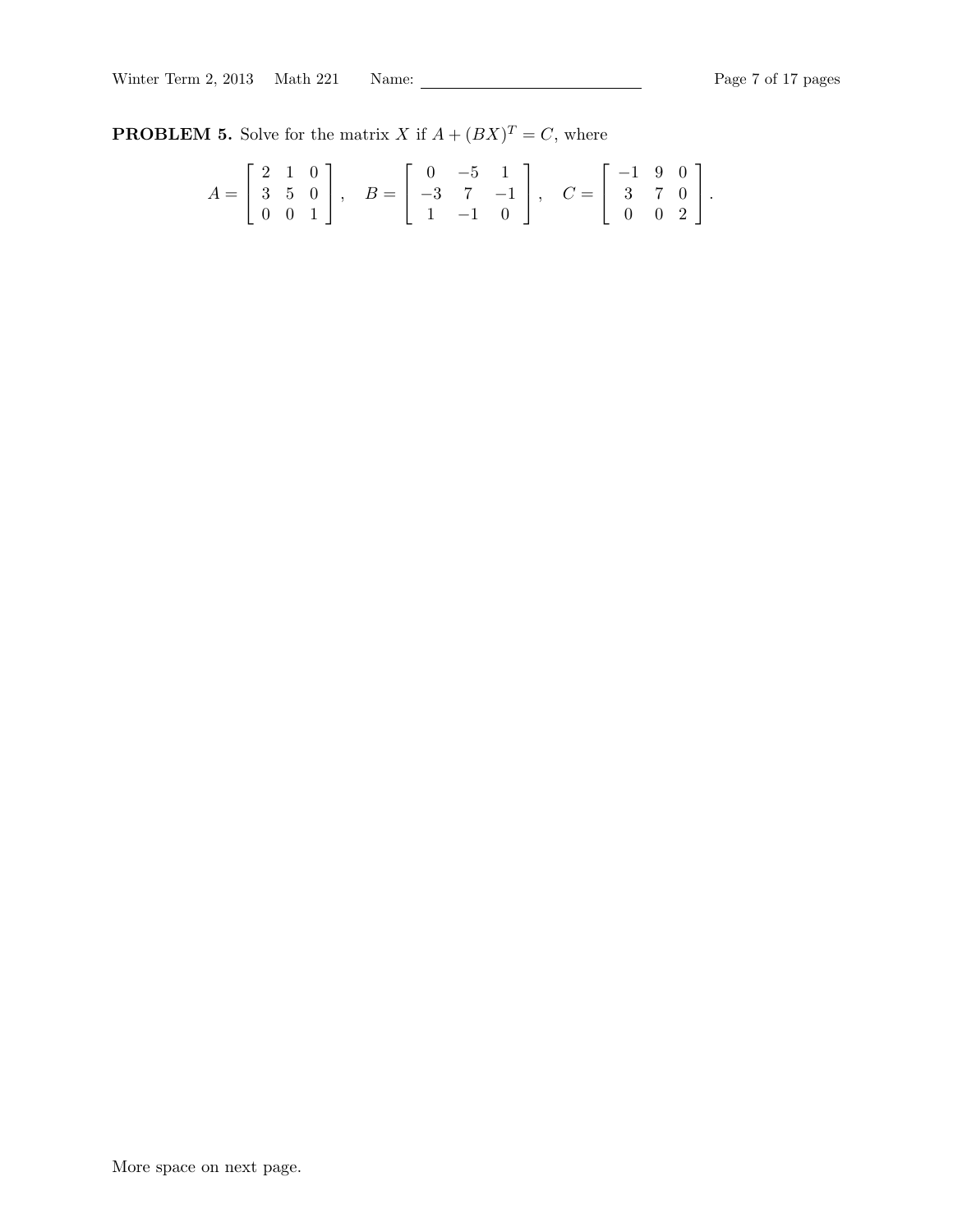Empty page.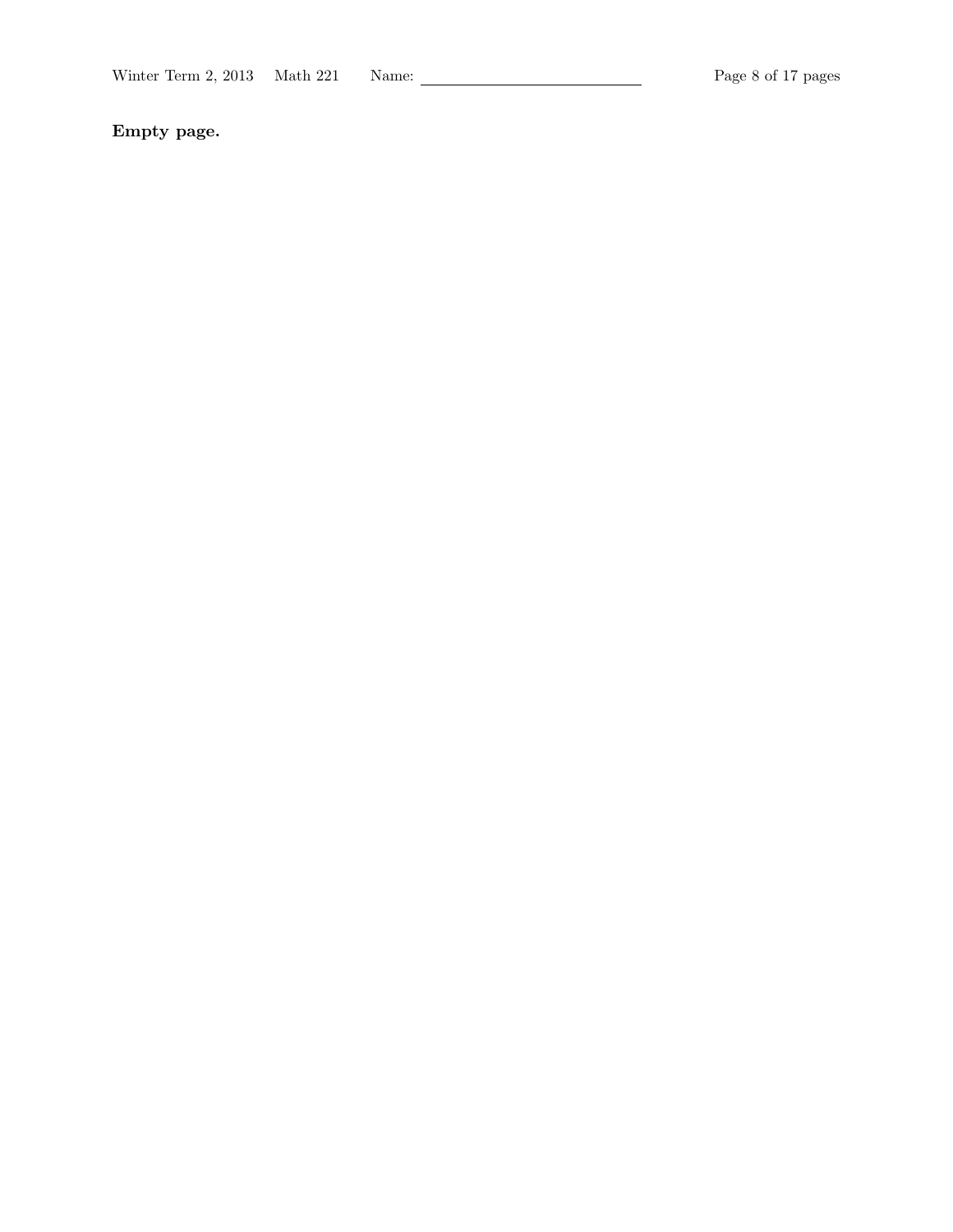# PROBLEM 6. Find the determinant of

$$
\left[\begin{array}{rrrr} 1 & 2 & 2 & -1 & 3 \\ 2 & 6 & 3 & -3 & 7 \\ -3 & -4 & -3 & 2 & -8 \\ -2 & -6 & -2 & 2 & -7 \\ 1 & -2 & 7 & 3 & 3 \end{array}\right].
$$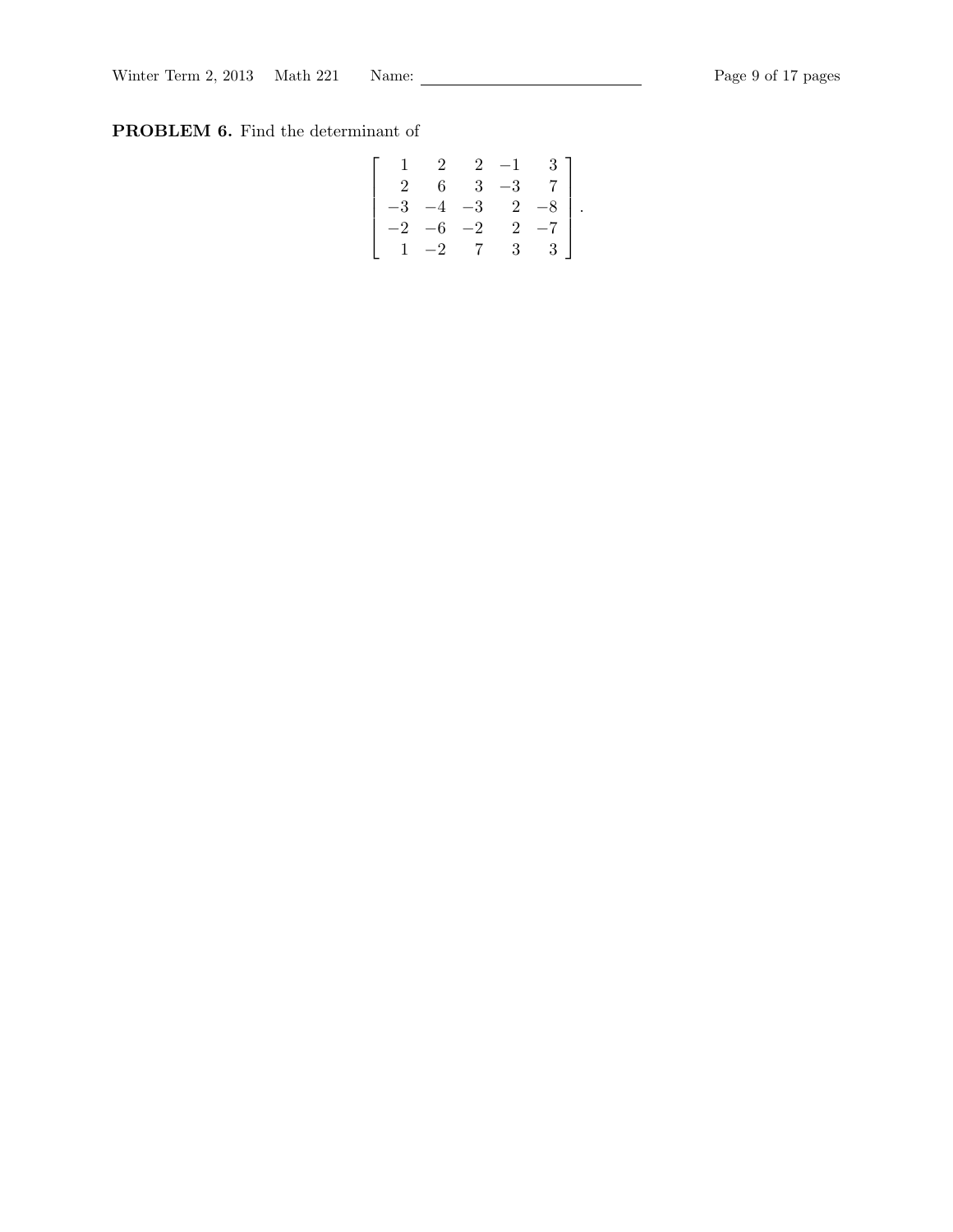**PROBLEM 7.** Let  $T : \mathbb{R}^2 \to \mathbb{R}^2$  be the linear transformation that reflects points through the line  $3x = 4y$ .

a) Find the eigenvalues and eigenvectors of the standard matrix A of T. (Note: In order to do this, you do not need to evaluate  $A$ .)

b) Using the result of  $a$ ), find  $A$ .

c) Compute  $A^{1995}$ .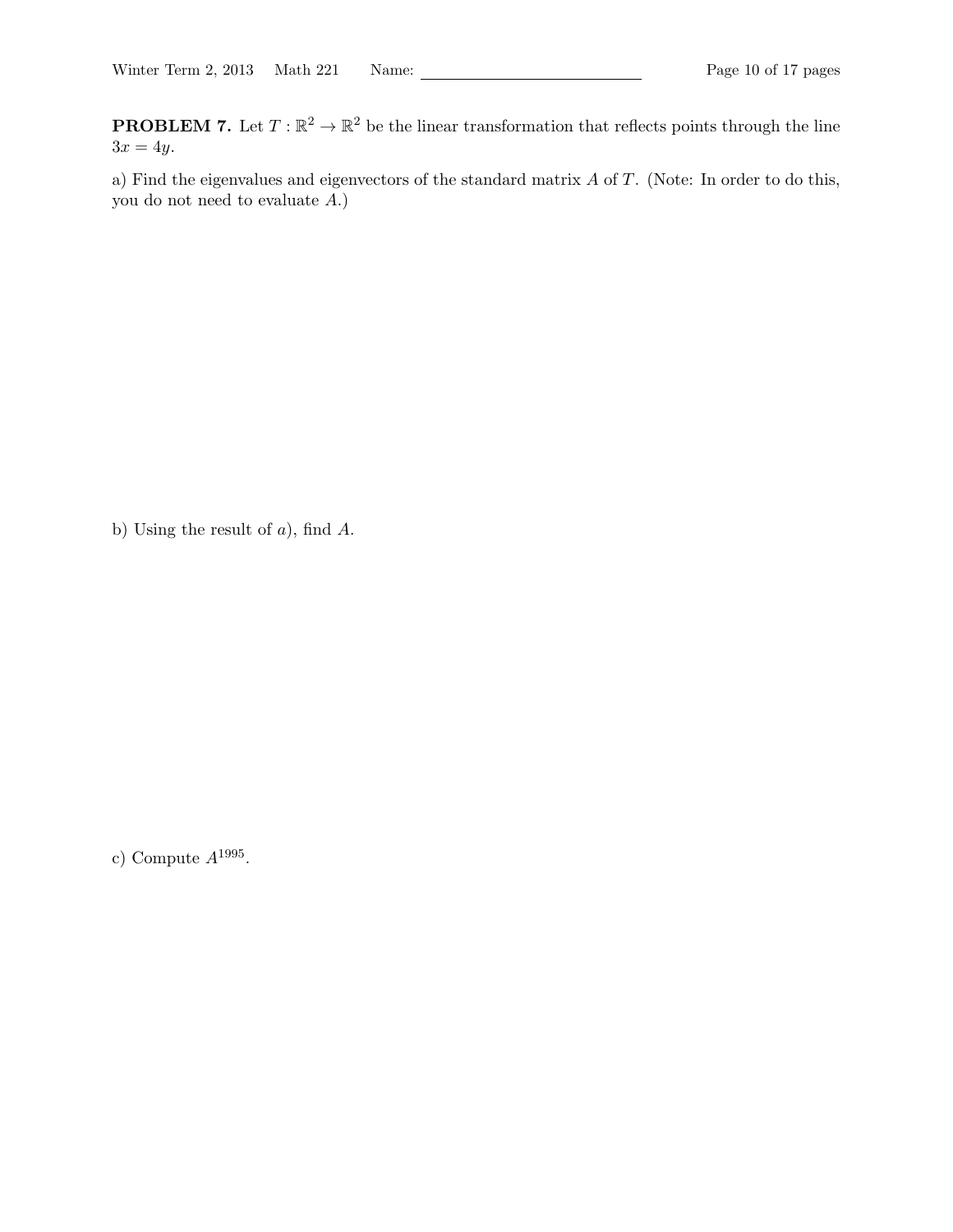# PROBLEM 8. Let

$$
A = \left[ \begin{array}{rrr} 2 & 0 & 3 \\ 0 & 3 & 0 \\ 4 & 0 & 1 \end{array} \right]
$$

Find a diagonal matrix D and an invertible matrix P such that  $A = PDP^{-1}$ . Do not compute the matrix  $P^{-1}$ . Show that  $A^{-k}$  approaches the zero matrix as k becomes very large.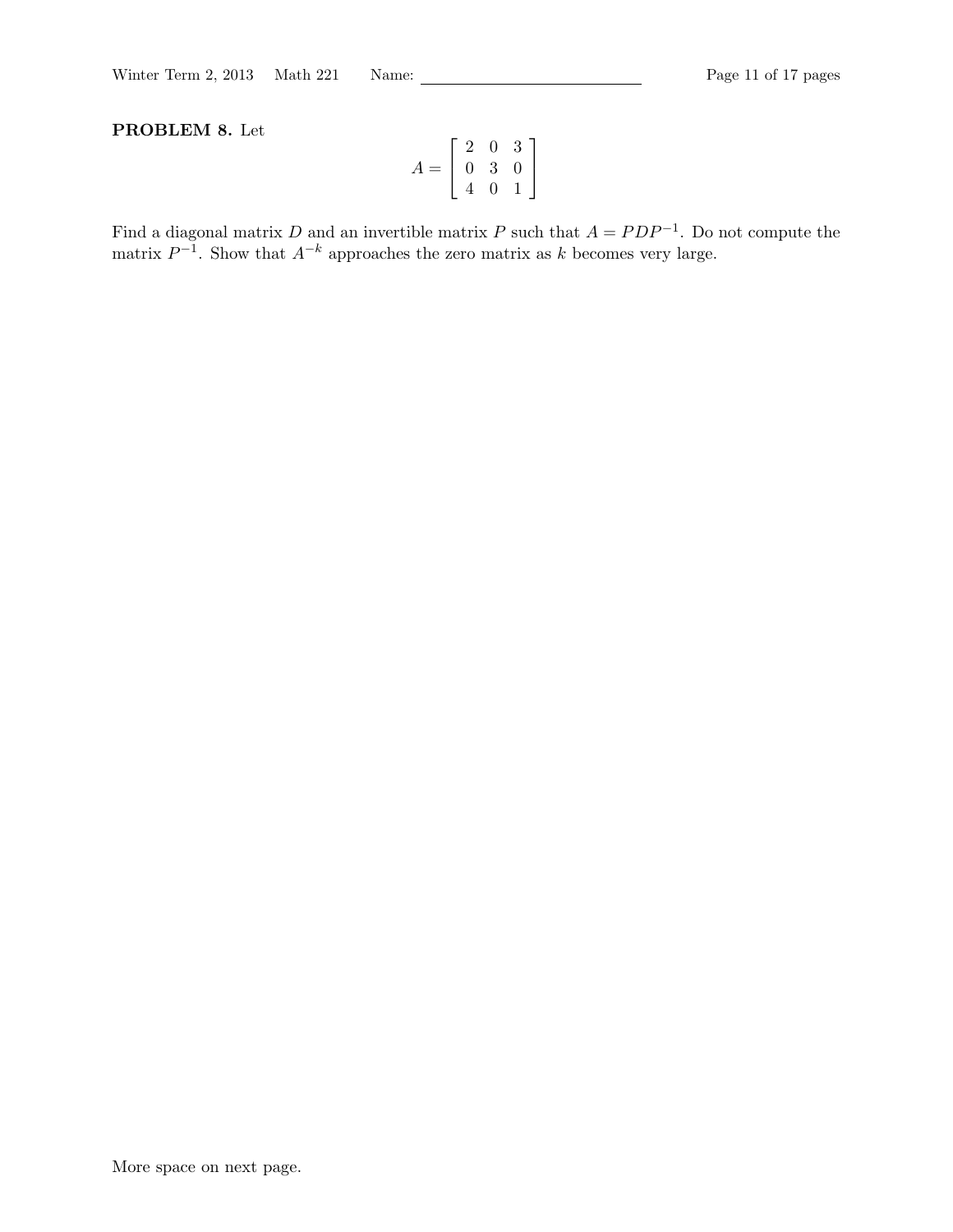Empty page.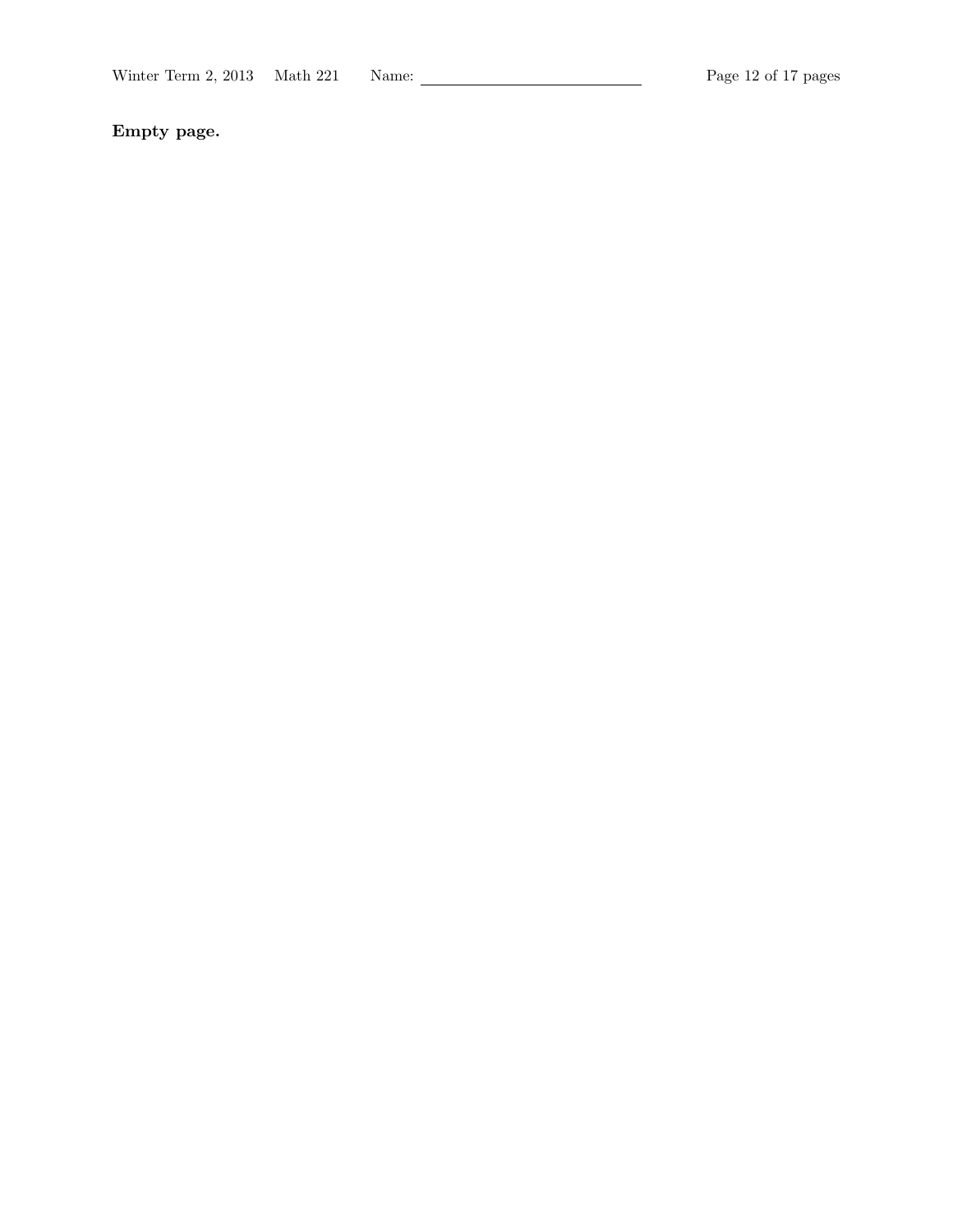**PROBLEM 9.** Given the discrete dynamical system  $\vec{x}_{n+1} = A\vec{x}_n$  with

$$
A = \left[ \begin{array}{cc} 0.8 & 0.5 \\ 0.2 & 0.5 \end{array} \right]
$$

Find the eigenvalues and eigenvectors of the system. Then find closed formulae for the components

of  $\vec{x}_n$  with the initial value  $\vec{x}_0 = \begin{bmatrix} 4 \\ 1 \end{bmatrix}$ 1 .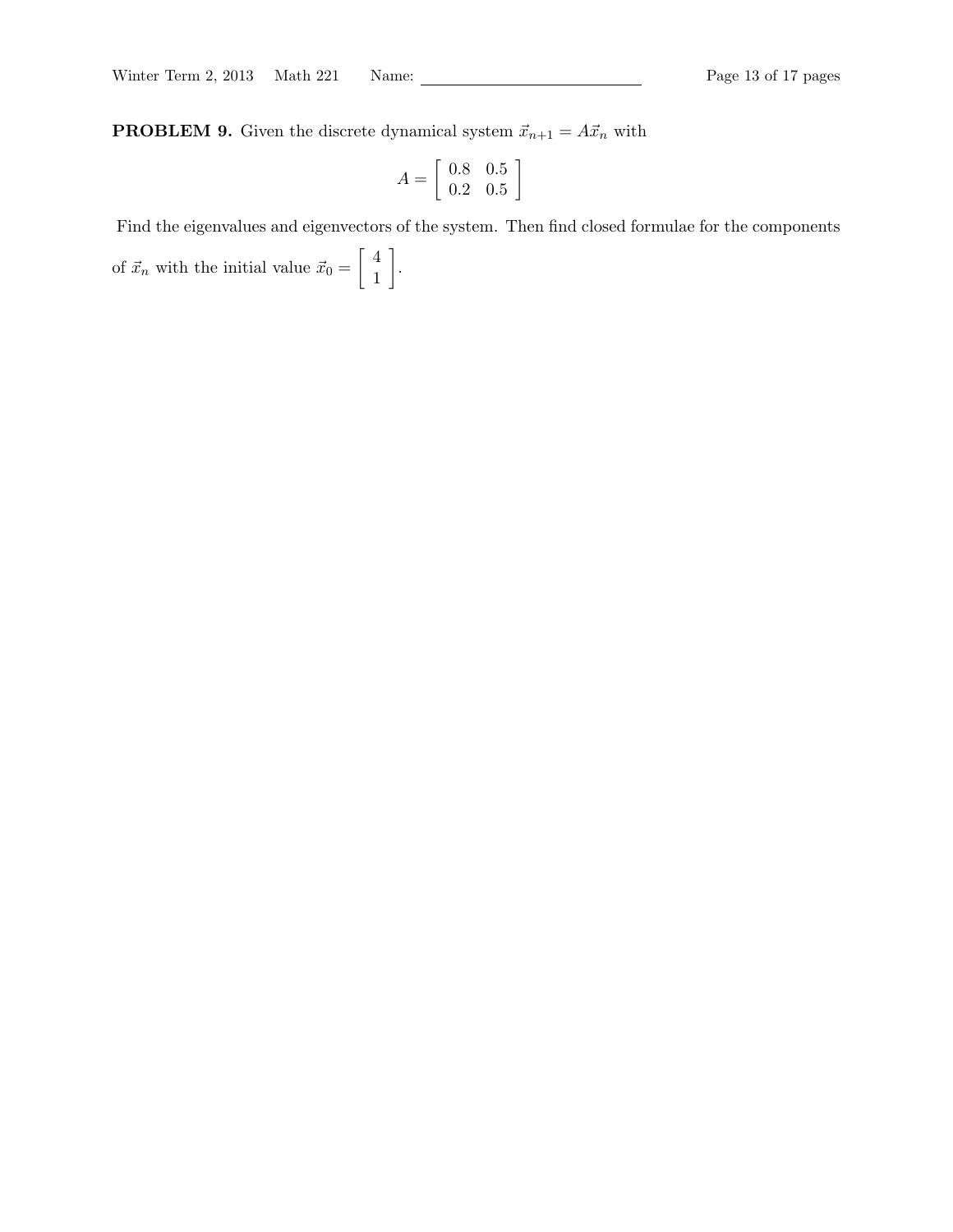**PROBLEM 10.** Let 
$$
W = \text{span}\left\{ \begin{bmatrix} 1 \\ 2 \\ 3 \\ 4 \end{bmatrix}, \begin{bmatrix} 1 \\ 0 \\ 1 \\ 0 \end{bmatrix}, \begin{bmatrix} 0 \\ 1 \\ 1 \\ 2 \end{bmatrix} \right\}
$$
. Find a basis for the orthogonal com-

plement  $W^{\perp}$  of W.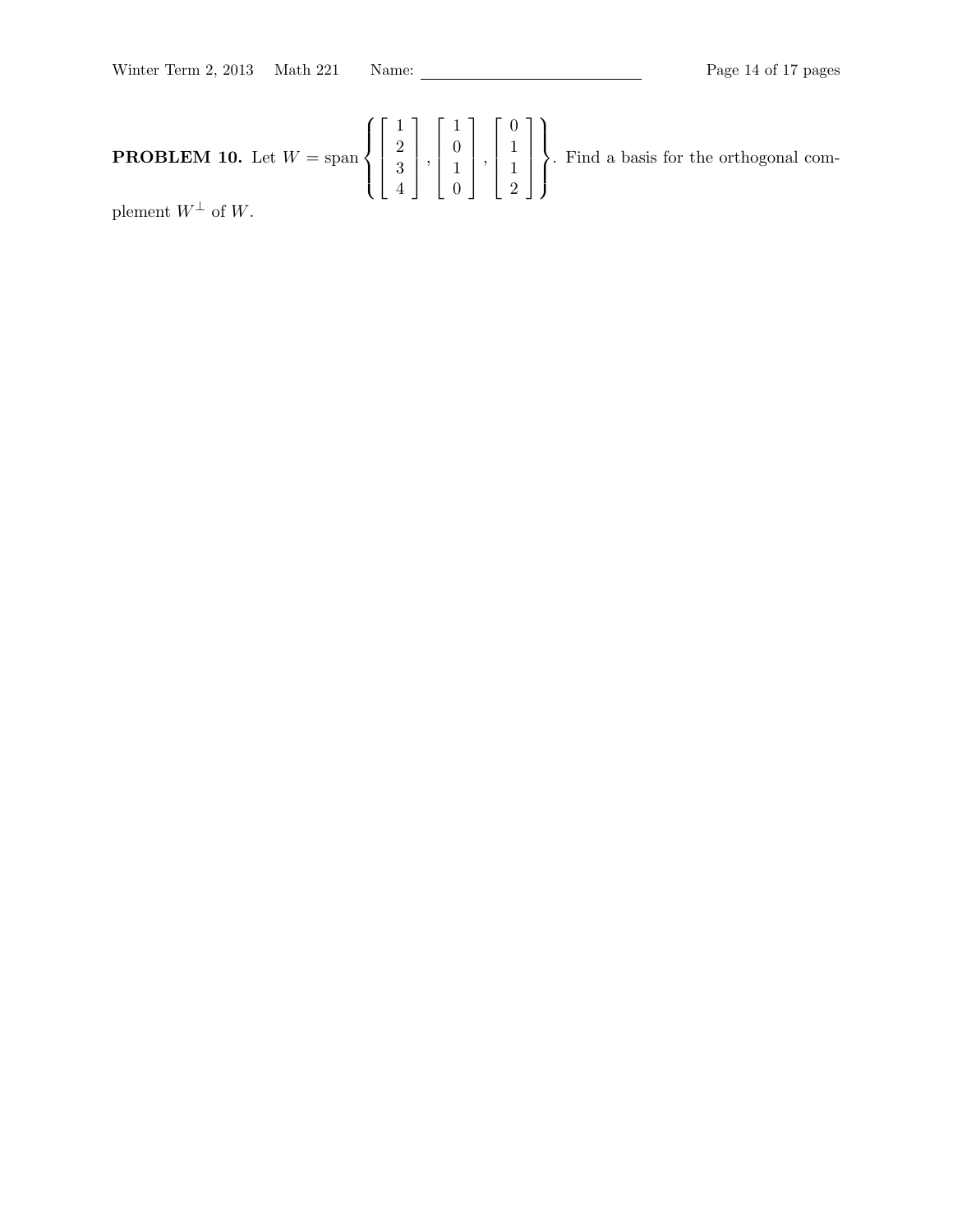**PROBLEM 11.** Consider the following matrix A and vector  $\vec{b}$ :

$$
A = \begin{bmatrix} 1 & -1 \\ 1 & 0 \\ 1 & 1 \\ 1 & 2 \end{bmatrix} \qquad \vec{b} = \begin{bmatrix} 0 \\ 1 \\ 2 \\ 2 \end{bmatrix}.
$$

Find the least squares solution  $\vec{x}^*$  for the linear system  $A\vec{x} = \vec{b}$ . Use this to find a linear function whose graph best fits the points  $(-1,0)$ ,  $(0,1)$ ,  $(1,2)$ , and  $(2,2)$  in  $\mathbb{R}^2$ .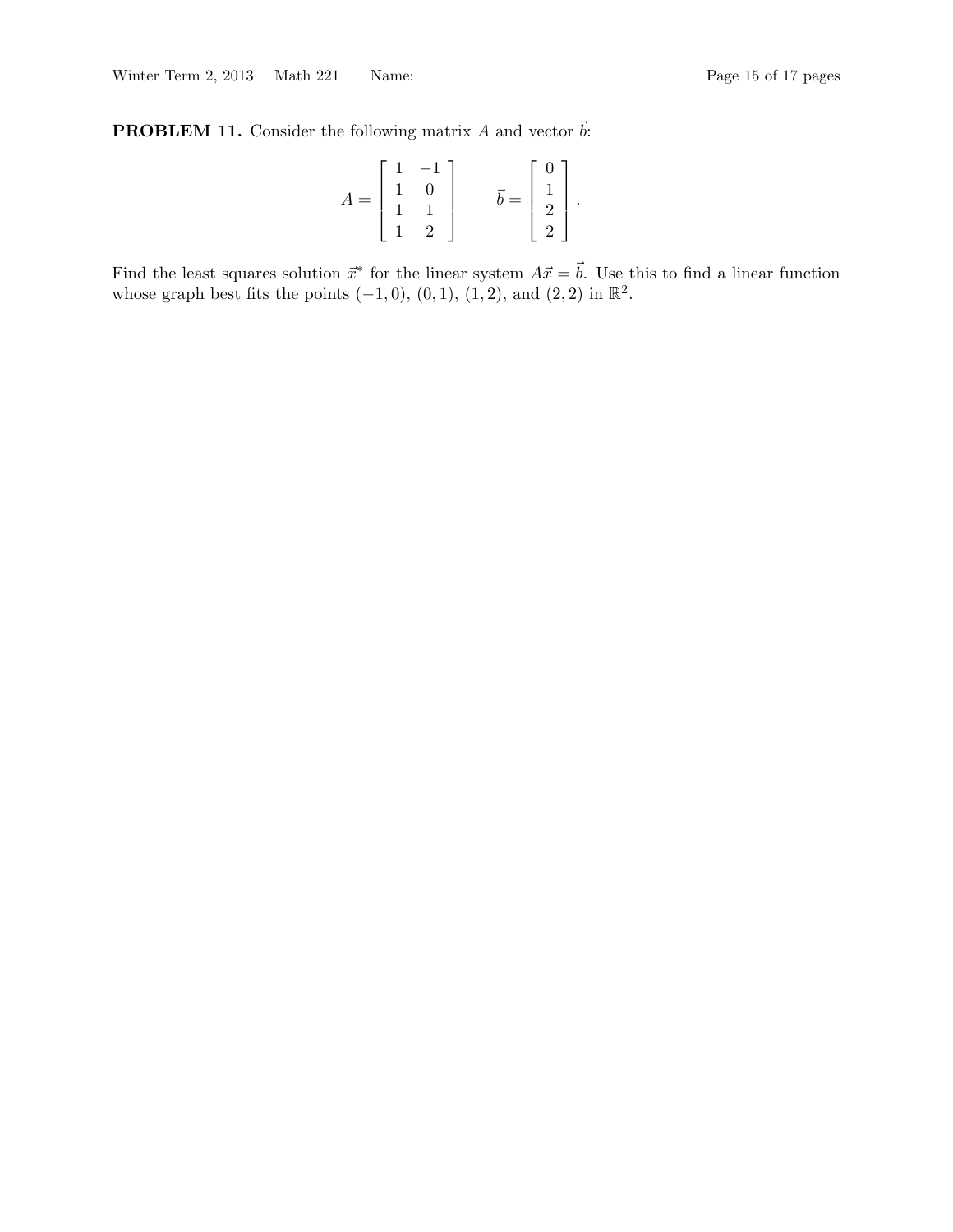**PROBLEM 12.** Consider the plane  $x - y + z = 0$ .

a) Find the  $3 \times 3$  matrix  $P_1$  which represents projection of  $\mathbb{R}^3$  onto a vector orthogonal to this plane.

b) Let  $\vec{u} =$  $\sqrt{ }$  $\overline{1}$ 1 1 1 1 . Find vectors  $\vec{v}$  and  $\vec{w}$  such that  $\vec{u} = \vec{v} + \vec{w}$ , where  $\vec{v}$  is in the plane and  $\vec{w}$  is perpendicular to the plane.

c) Find the  $3 \times 3$  matrix  $P_2$  which represents the projection of  $\mathbb{R}^3$  onto the given plane.